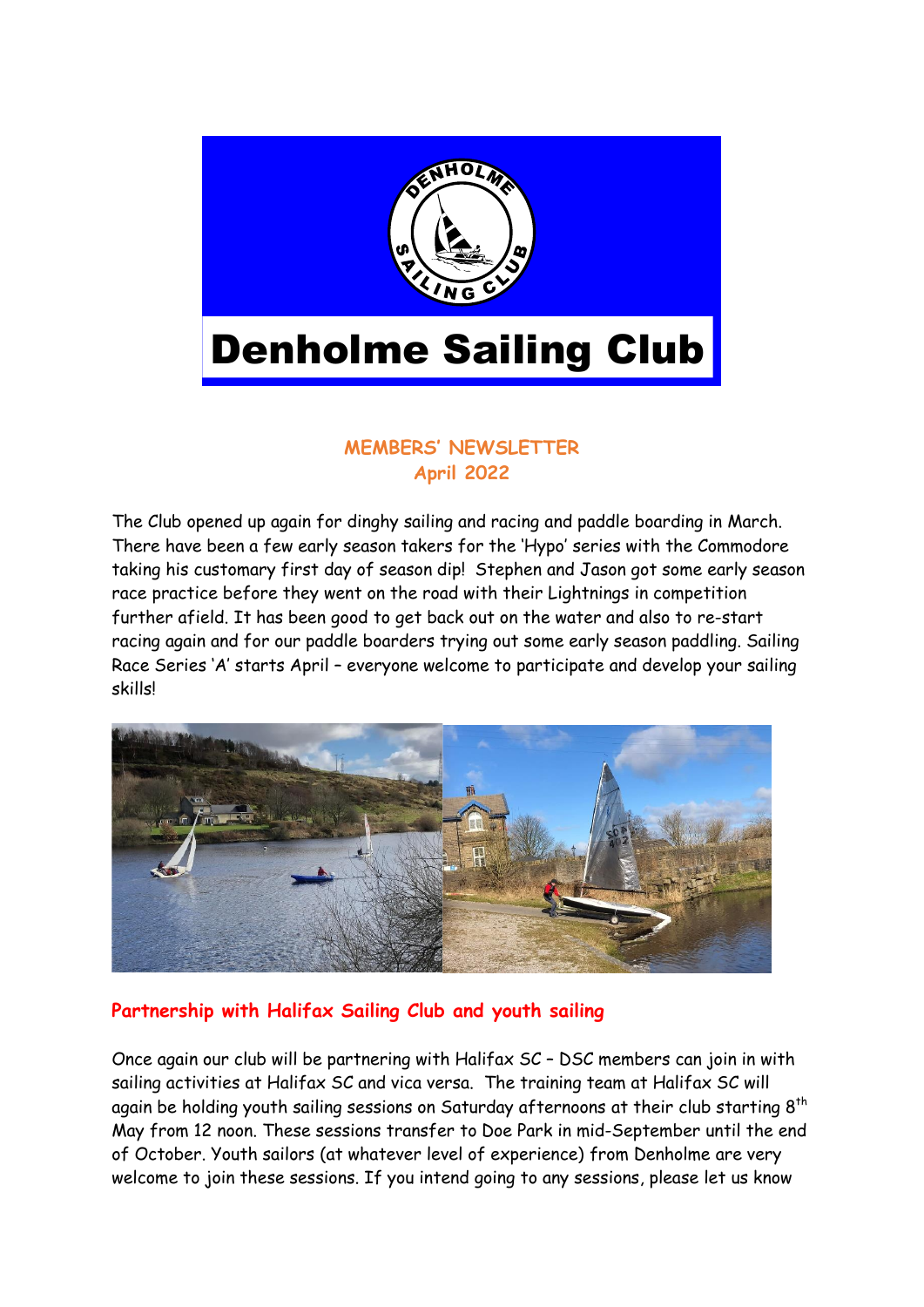then we can let the Halifax team know. [Denholmesailingclub@gmail.com](mailto:Denholmesailingclub@gmail.com) They will also have a WhatsApp group for parents this year.

## **Halifax SC Opening Supper**

The Halifax Club are holding a re-opening supper at the Crossroads Inn Wainstalls on Saturday 23<sup>rd</sup> April at 7.30 pm. DSC members are welcome. Email us [denholmesailingclub@gmail.com](mailto:denholmesailingclub@gmail.com) for more details including menus.

## **Start Sailing Course**

There will be an RYA equivalent level 1 'Start Sailing' course for DSC adult members over the weekend of  $16^{th}$  and 17th July. All equipment provided. The cost is £50 per member. Contact the Club if you are interested.

# **'Discover Sailing' Tasters**

The Club will once again be offering sailing taster sessions for non-members during the year. If you know anyone who may be interested, they can contact the Club through the website.

# **Membership Fees**

Don't forget **Membership fees** are now due. Please complete the online form when renewing (so we know we have all your correct details) and pay your fees by bank transfer. Renewal details here [Membership | Denholme Sailing Club](http://denholmesc.co.uk/join-us/)  [\(denholmesc.co.uk\).](http://denholmesc.co.uk/join-us/) Membership fees unchanged e.g. individual/family membership £90 (plus other categories see website) and boat pen fees now £40 per dinghy/£30 per small craft (e.g. topper/SUP/kayak). To keep a boat in the pen you must be a full member.



Back on the water again! First race underway!